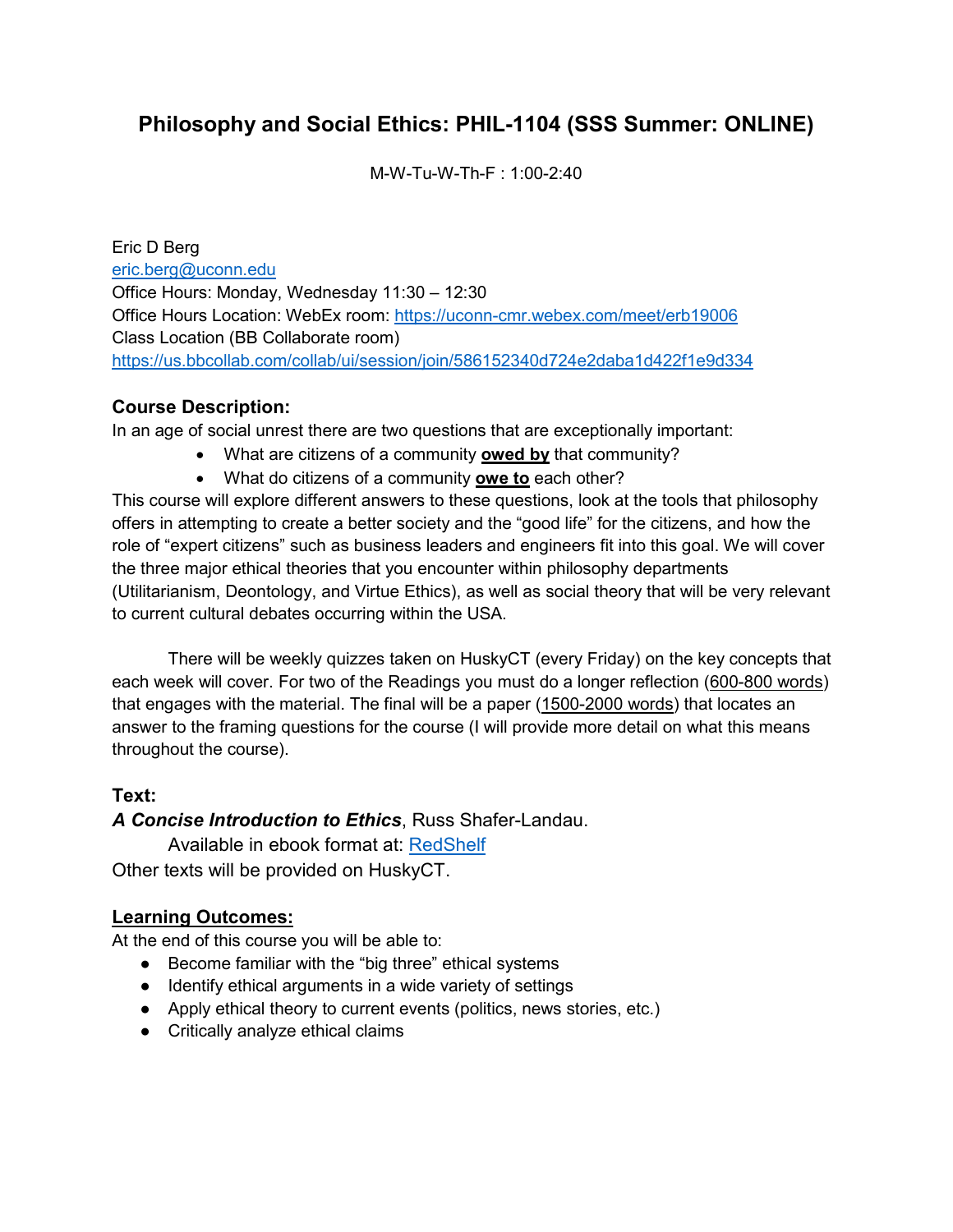## **Course Calendar:**

Social ethics is a topic that requires discussion and debate to demonstrate and increase understanding of the core ideas. This class will have readings, and the discussion will be based around the readings for that day. However, philosophy is built up overtime, meaning the earlier readings will be just as important to understanding later readings as the later readings themselves. **It is very important to do all the readings and/or watching the short videos throughout this course.**

#### **Week One – What is Morality/What is Philosophy**

- Monday (8/6) What is Philosophy? Discussion: Opinions of Fact (OOF) vs. Opinions of Taste (OOT)
- Tuesday (8/7) Chapter One: What is Morality (pp. 1-16), Discussion: Trolly Problems and Emergency Room Case
- Wednesday (8/8) Anarchist Morality Pëtr Kropotkin (total: 23 pp.) Discussion: Internal motivations vs External motivations
- Thursday  $(8/9)$  Chapter Two: Moral Reasoning (pp. 17 33) Discussion: How not to argue: Fallacies!
- (QUIZ) Friday (8/10) Logos, Pathos, Ethos: Letter from Birmingham Jail Discussion: Emotion, Logic, and argumentation

#### **Week Two – The Social Contract and Consent (Suggested: Reflection 1 by Sunday)**

Monday (8/13) – Chapter Eight: Social Contract Theory Discussion: 'State of Nature' and Climate Change

Tuesday (18/14) – *The Social Contract,* Rousseau (Bk I - ch. 6 & 7, Bk 2 - ch. 1-4) (total: 13 pp.) WATCH: Trevor Noah, [https://www.youtube.com/watch?v=v4amCfVbA\\_c](https://www.youtube.com/watch?v=v4amCfVbA_c) Discussion: Private Morality v Public Morality

Wednesday (8/15) – *Statelessness and Contemporary Enslavement,* Jane Gordon (Ch. 3 – On Consent (total 21 pp.)) Discussion: Event v Process understandings of political consent

Thursday (8/26) – Jane Gordon cont. Discussion: The Divided Self (internal, external, public, private)

(QUIZ) Friday (8/17) – Intersectionality – Kimberé Crenshaw TEDTalk WATCH:<https://www.youtube.com/watch?v=akOe5-UsQ2o> READ: Recent Supreme Court Decision on LGTBQ workers: [NPR Article](https://www.npr.org/2020/06/15/863498848/supreme-court-delivers-major-victory-to-lgbtq-employees) Discussion: Complexity of Representation for Social Contract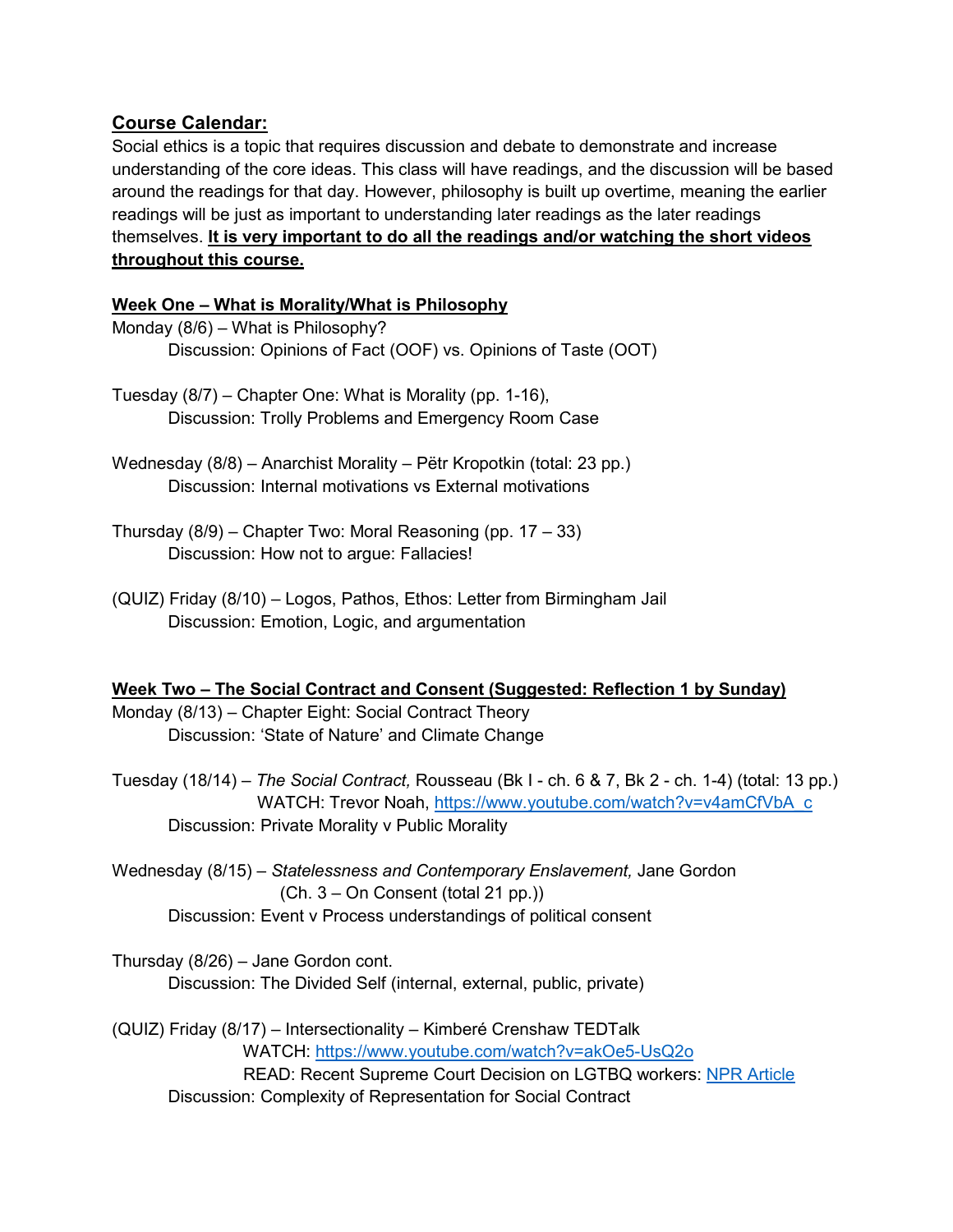#### **Week Three – Consequentialism / Utilitarianism**

Monday (8/20) – Chapter Six: Consequentialism (pp. 92-108) Discussion: The Ford Pinto and Torture

Tuesday (8/21) – On Liberty, J.S. Mill (Ch 4 "Of The limits to the Authority…" (total: 17 pp.)) Discussion: Can everything be quantified?

Wednesday (8/22) – TEDTalk by Chika Ezeany-Esiobu WATCH:<https://www.youtube.com/watch?v=28sa2zGgmwE> Discussion: Uniformity and Individualism

Thursday (8/23) – What is Property? P.J Proudhon (Ch 5 total: 19 pp.) Discussion: Social nature v Private nature (dialectics, what is society?)

(QUIZ) Friday (8/24) – P.J. Proudhon cont. Discussion: Mutualism

#### **Week Four – Deontology / Duty ethics (Suggested: Reflection 2 by Sunday)**

Monday (8/27) – Chapter 7: Kantian Ethics Discussion: Plagiarism and "Hooking Up"

Tuesday (8/28) – READ: *Threshold* by Ieva Jusionyte (Ch 1,"Tactical Infrastructure" (total: 16 pp.) WATCH: TEDTalk by Liz Ogbu <https://www.youtube.com/watch?v=x0MnGZ1gB4k> Discussion: Expertise and Citizens and conflicting duties

Wednesday (8/29) – *Black Skin, White Masks,* Frantz Fanon (ch 5, "The Fact of Blackness" (total 27 pp.) Discussion: The Other (Sartre, Race, Power, and Recognition)

Thursday (8/30) – Frantz Fanon cont. Discussion: Duty and Humanity

(QUIZ) Friday (8/31) – "Disavowing Hate: Group Egoism from Westboro to the Klan",

Tracy Llanera

WATCH: TEDTalk by Chimamanda Ngozi "The Danger of a Single Story" <https://www.youtube.com/watch?v=D9Ihs241zeg>

Discussion: Care, Humanity, and Changing Minds

#### **Week Five – Virtue Ethics / Ethics of Care**

Monday (8/3) – Chapter Ten: Virtue Ethics Chapter Eleven : Feminist Ethics and the Ethics of Care Discussion: Whistleblowing and The Heinz Dilemma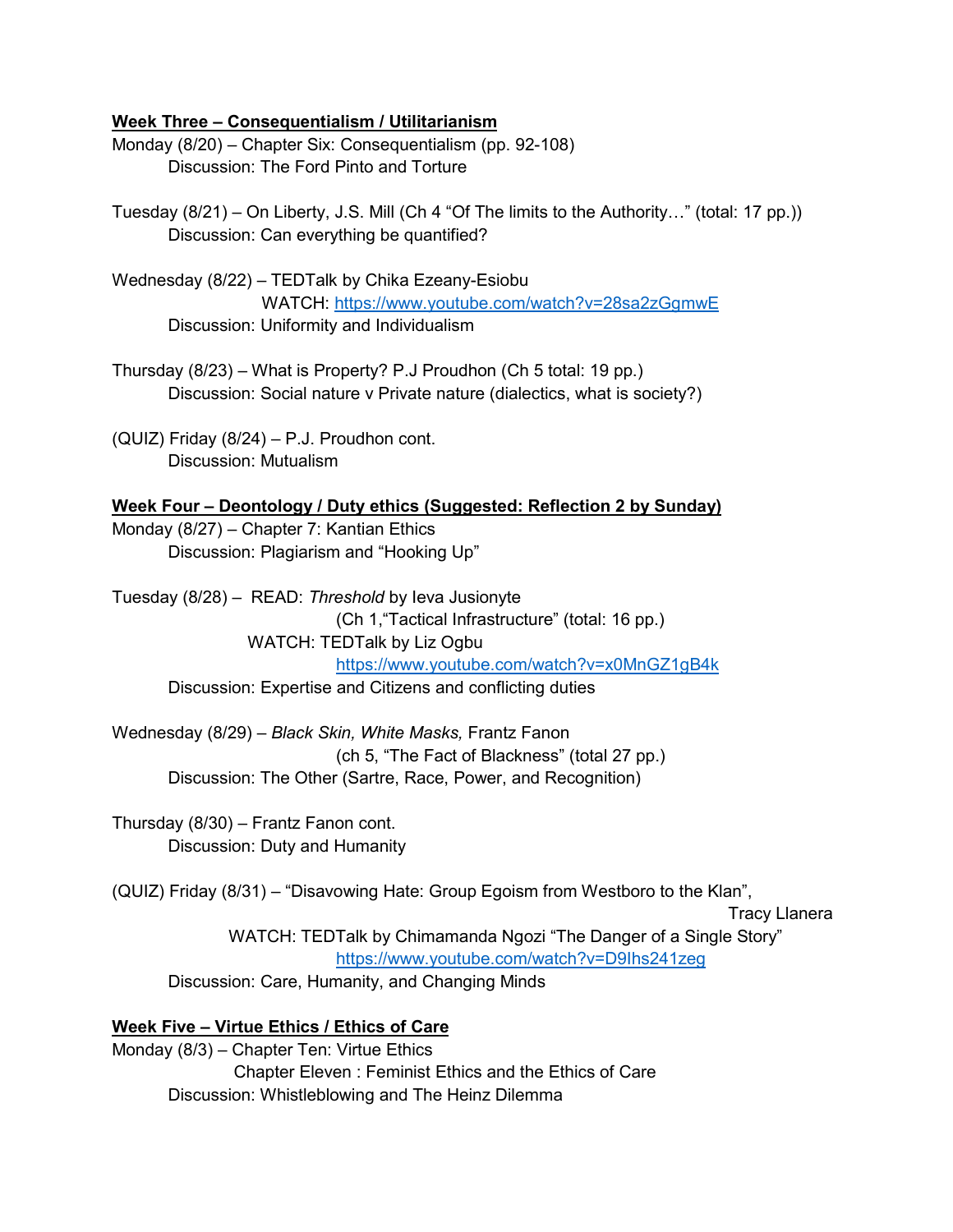Tuesday (8/4) – "These are the Times that Grow our Souls", Grace Lee Boggs

"Reimagine Everything", Grace Lee Boggs

"Ur – Fascism", Umberto Eco

[https://www.pegc.us/archive/Articles/eco\\_ur-fascism.pdf](https://www.pegc.us/archive/Articles/eco_ur-fascism.pdf)

Discussion: Change and The Future

#### *Wednesday (8/5) – FINAL PAPER!!!*

More detail will be given on the final paper throughout the course. The idea is that you will try and locate within one of the readings (or a select few of the readings) an answer to the questions posed at the beginning of the course:

- What are citizens of a community **owed by** that community?
- What do citizens of a community **owe to** each other?

Details about citations, references, and what a paper like this might look like will be explained closer to the deadline.

## *Class Policy & Grading:*

- Participation 10%
- Friday Quizzes 40%
- $2x$  Reflections 30% (15% each)
- Final Paper 20%

## *Letter grade cut-offs:*

| A 93%      | C 73%             | These are cut-off points:        |
|------------|-------------------|----------------------------------|
| $A - 90\%$ | $C - 70%$         | decimals will not be rounded up. |
| $B + 87%$  | $D + 67%$         |                                  |
| B 83%      | D <sub>63</sub> % |                                  |
| $B - 80%$  | $D - 60%$         |                                  |
| $C+77%$    | F below 60%       |                                  |

## **Attendance policy:**

Attendance within the SSS summer program is mandatory and is a large part of the course structure. Philosophy is a complicated subject that builds on a base of knowledge, and learning occurs mainly through discussion and debate. If during this program there is an issue that causes a missed class, please email myself and/or your mentor and/or counselor so that we can make a plan.

## **Academic Conduct:**

From the student handbook: Students must adhere to the highest ethical standards as it relates to their academic coursework (i.e. complete their own assignments, quizzes, exams and any other academic work, etc.). Academic misconduct may result in